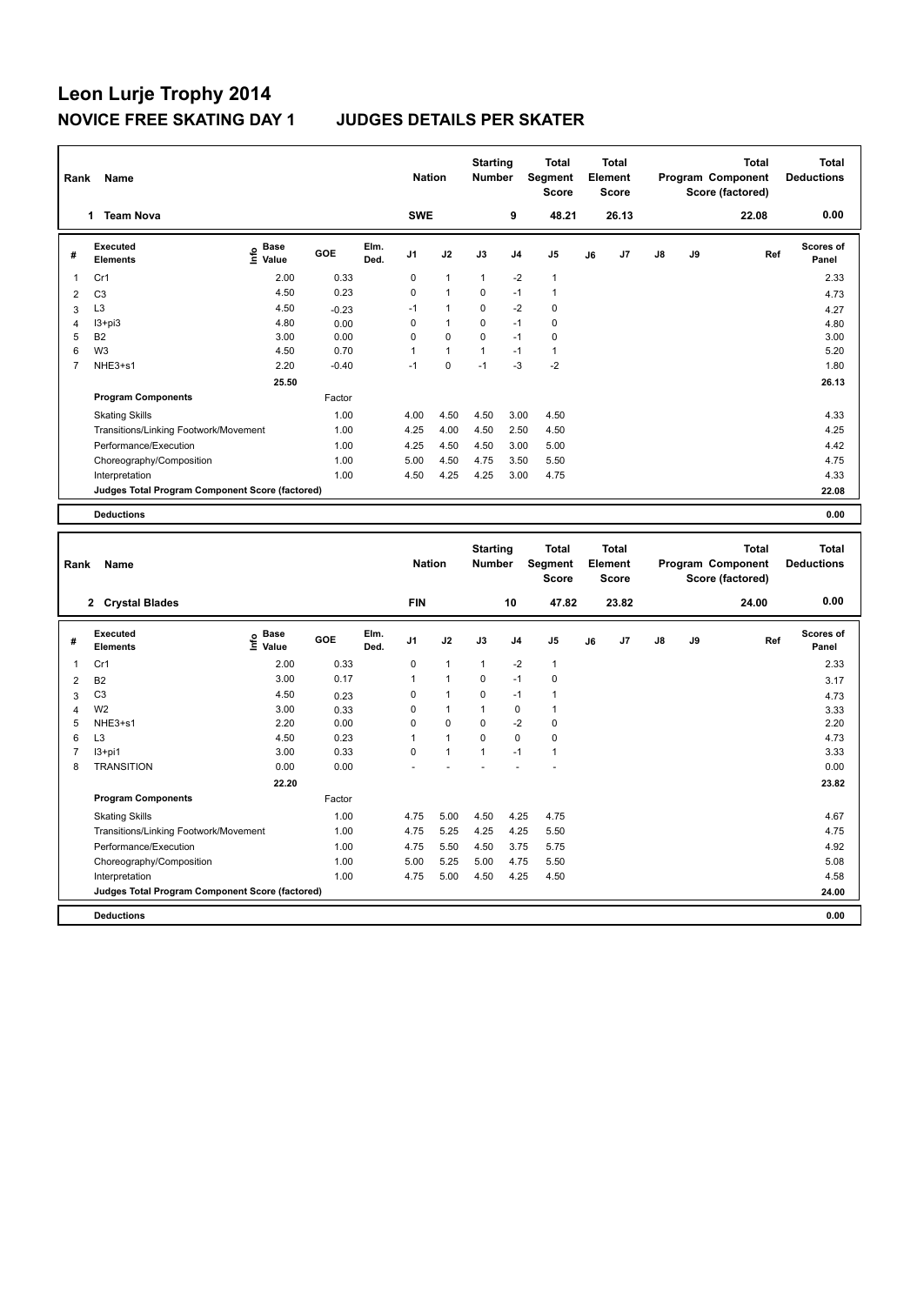# **Leon Lurje Trophy 2014 NOVICE FREE SKATING DAY 1 JUDGES DETAILS PER SKATER**

| Rank           | Name                                            |    |                      |                   |              | <b>Nation</b>  |                | <b>Starting</b><br><b>Number</b> |                | <b>Total</b><br>Segment<br><b>Score</b> |    | <b>Total</b><br>Element<br><b>Score</b> |               |    | <b>Total</b><br>Program Component<br>Score (factored) | Total<br><b>Deductions</b> |
|----------------|-------------------------------------------------|----|----------------------|-------------------|--------------|----------------|----------------|----------------------------------|----------------|-----------------------------------------|----|-----------------------------------------|---------------|----|-------------------------------------------------------|----------------------------|
|                | <b>Blue Arrows</b><br>3                         |    |                      |                   |              | <b>FIN</b>     |                |                                  | 8              | 46.37                                   |    | 21.36                                   |               |    | 26.01                                                 | 1.00                       |
| #              | Executed<br><b>Elements</b>                     | ۴ů | <b>Base</b><br>Value | GOE               | Elm.<br>Ded. | J <sub>1</sub> | J2             | J3                               | J <sub>4</sub> | J <sub>5</sub>                          | J6 | J <sub>7</sub>                          | $\mathsf{J}8$ | J9 | Ref                                                   | Scores of<br>Panel         |
| 1              | I3+pi2                                          |    | 4.00                 | 0.70              |              | 1              | $\overline{1}$ | $\mathbf{1}$                     | $\mathbf 0$    | $\mathbf{1}$                            |    |                                         |               |    |                                                       | 4.70                       |
| $\overline{2}$ | NHE3+s2                                         |    | 3.50                 | 0.33              |              |                | $\overline{1}$ | $\overline{1}$                   | $\mathbf 0$    | $\mathbf 0$                             |    |                                         |               |    |                                                       | 3.83                       |
| 3              | C <sub>2</sub>                                  |    | 3.00                 | 0.33              |              | 0              | $\overline{1}$ | $\overline{1}$                   | $-1$           | $\mathbf{1}$                            |    |                                         |               |    |                                                       | 3.33                       |
| 4              | <b>B2</b>                                       |    | 3.00                 | 0.50              |              | 1              | $\overline{1}$ | -1                               | $\mathbf{1}$   | $\mathbf{1}$                            |    |                                         |               |    |                                                       | 3.50                       |
| 5              | W <sub>1</sub>                                  |    | 2.00                 | 0.20              |              | 0              | $\overline{1}$ | $\overline{1}$                   | $\Omega$       | $\mathbf{1}$                            |    |                                         |               |    |                                                       | 2.20                       |
| 6              | L1                                              |    | 2.00                 | 0.10              |              | 1              | $\mathbf{1}$   | $\mathbf{1}$                     | $-1$           | $-1$                                    |    |                                         |               |    |                                                       | 2.10                       |
| $\overline{7}$ | Cr1                                             | E  | 2.00                 | $-0.30$           |              | $-1$           | $\mathbf 0$    | $\mathbf 0$                      | $-2$           | $-2$                                    |    |                                         |               |    |                                                       | 1.70                       |
|                |                                                 |    | 19.50                |                   |              |                |                |                                  |                |                                         |    |                                         |               |    |                                                       | 21.36                      |
|                | <b>Program Components</b>                       |    |                      | Factor            |              |                |                |                                  |                |                                         |    |                                         |               |    |                                                       |                            |
|                | <b>Skating Skills</b>                           |    |                      | 1.00              |              | 5.25           | 5.75           | 5.00                             | 5.25           | 4.50                                    |    |                                         |               |    |                                                       | 5.17                       |
|                | Transitions/Linking Footwork/Movement           |    |                      | 1.00              |              | 5.00           | 5.75           | 5.00                             | 4.75           | 5.50                                    |    |                                         |               |    |                                                       | 5.17                       |
|                | Performance/Execution                           |    |                      | 1.00              |              | 5.00           | 5.75           | 4.75                             | 4.50           | 5.25                                    |    |                                         |               |    |                                                       | 5.00                       |
|                | Choreography/Composition                        |    |                      | 1.00              |              | 5.50           | 5.50           | 5.00                             | 5.50           | 5.50                                    |    |                                         |               |    |                                                       | 5.50                       |
|                | Interpretation                                  |    |                      | 1.00              |              | 5.25           | 5.50           | 4.50                             | 4.75           | 5.75                                    |    |                                         |               |    |                                                       | 5.17                       |
|                | Judges Total Program Component Score (factored) |    |                      |                   |              |                |                |                                  |                |                                         |    |                                         |               |    |                                                       | 26.01                      |
|                | <b>Deductions</b>                               |    |                      | $-1.00$<br>Falls: |              |                |                |                                  |                |                                         |    |                                         |               |    |                                                       | $-1.00$                    |
|                |                                                 |    |                      |                   |              |                |                |                                  |                |                                         |    |                                         |               |    |                                                       |                            |

| Rank           | Name                                            |      |                      |                   |              | <b>Nation</b>  |                | <b>Starting</b><br><b>Number</b> |                | <b>Total</b><br>Segment<br>Score |    | <b>Total</b><br>Element<br><b>Score</b> |    |    | <b>Total</b><br>Program Component<br>Score (factored) | <b>Total</b><br><b>Deductions</b> |
|----------------|-------------------------------------------------|------|----------------------|-------------------|--------------|----------------|----------------|----------------------------------|----------------|----------------------------------|----|-----------------------------------------|----|----|-------------------------------------------------------|-----------------------------------|
|                | 4 Aurora Borealis                               |      |                      |                   |              | <b>FIN</b>     |                |                                  | 6              | 44.98                            |    | 21.81                                   |    |    | 24.17                                                 | 1.00                              |
| #              | Executed<br><b>Elements</b>                     | lnfo | <b>Base</b><br>Value | GOE               | Elm.<br>Ded. | J <sub>1</sub> | J2             | J3                               | J <sub>4</sub> | J <sub>5</sub>                   | J6 | J7                                      | J8 | J9 | Ref                                                   | <b>Scores of</b><br>Panel         |
| -1             | L <sub>3</sub>                                  |      | 4.50                 | 0.47              |              | 1              | $\overline{1}$ | $\overline{1}$                   | $\mathbf 0$    | $\mathbf 0$                      |    |                                         |    |    |                                                       | 4.97                              |
| 2              | W <sub>2</sub>                                  |      | 3.00                 | 0.50              |              |                | $\overline{1}$ | -1                               | $-1$           | $\overline{1}$                   |    |                                         |    |    |                                                       | 3.50                              |
| 3              | Cr1                                             |      | 2.00                 | 0.17              |              | 0              | $\overline{1}$ | 0                                | $-1$           | 1                                |    |                                         |    |    |                                                       | 2.17                              |
| $\overline{4}$ | NHE3+s1                                         | F    | 2.20                 | $-0.40$           |              | $-2$           | $-1$           | $-1$                             | $-2$           | $-1$                             |    |                                         |    |    |                                                       | 1.80                              |
| 5              | $13 + pi2$                                      |      | 4.00                 | 0.00              |              | $\Omega$       | $\mathbf{1}$   | $\Omega$                         | $\mathbf 0$    | $\mathbf 0$                      |    |                                         |    |    |                                                       | 4.00                              |
| 6              | C <sub>1</sub>                                  |      | 2.00                 | 0.20              |              | 1              | 0              | $\overline{1}$                   | $\Omega$       | $\mathbf{1}$                     |    |                                         |    |    |                                                       | 2.20                              |
| $\overline{7}$ | B <sub>2</sub>                                  |      | 3.00                 | 0.17              |              | 0              | $\overline{1}$ | $\overline{1}$                   | $\mathbf 0$    | $\mathbf 0$                      |    |                                         |    |    |                                                       | 3.17                              |
|                |                                                 |      | 20.70                |                   |              |                |                |                                  |                |                                  |    |                                         |    |    |                                                       | 21.81                             |
|                | <b>Program Components</b>                       |      |                      | Factor            |              |                |                |                                  |                |                                  |    |                                         |    |    |                                                       |                                   |
|                | <b>Skating Skills</b>                           |      |                      | 1.00              |              | 5.00           | 5.50           | 5.00                             | 4.75           | 4.50                             |    |                                         |    |    |                                                       | 4.92                              |
|                | Transitions/Linking Footwork/Movement           |      |                      | 1.00              |              | 5.00           | 5.75           | 4.50                             | 4.25           | 4.75                             |    |                                         |    |    |                                                       | 4.75                              |
|                | Performance/Execution                           |      |                      | 1.00              |              | 4.50           | 5.00           | 4.75                             | 4.75           | 4.75                             |    |                                         |    |    |                                                       | 4.75                              |
|                | Choreography/Composition                        |      |                      | 1.00              |              | 5.25           | 5.50           | 4.75                             | 5.25           | 4.25                             |    |                                         |    |    |                                                       | 5.08                              |
|                | Interpretation                                  |      |                      | 1.00              |              | 5.00           | 5.00           | 4.50                             | 4.50           | 4.25                             |    |                                         |    |    |                                                       | 4.67                              |
|                | Judges Total Program Component Score (factored) |      |                      |                   |              |                |                |                                  |                |                                  |    |                                         |    |    |                                                       | 24.17                             |
|                | <b>Deductions</b>                               |      |                      | $-1.00$<br>Falls: |              |                |                |                                  |                |                                  |    |                                         |    |    |                                                       | $-1.00$                           |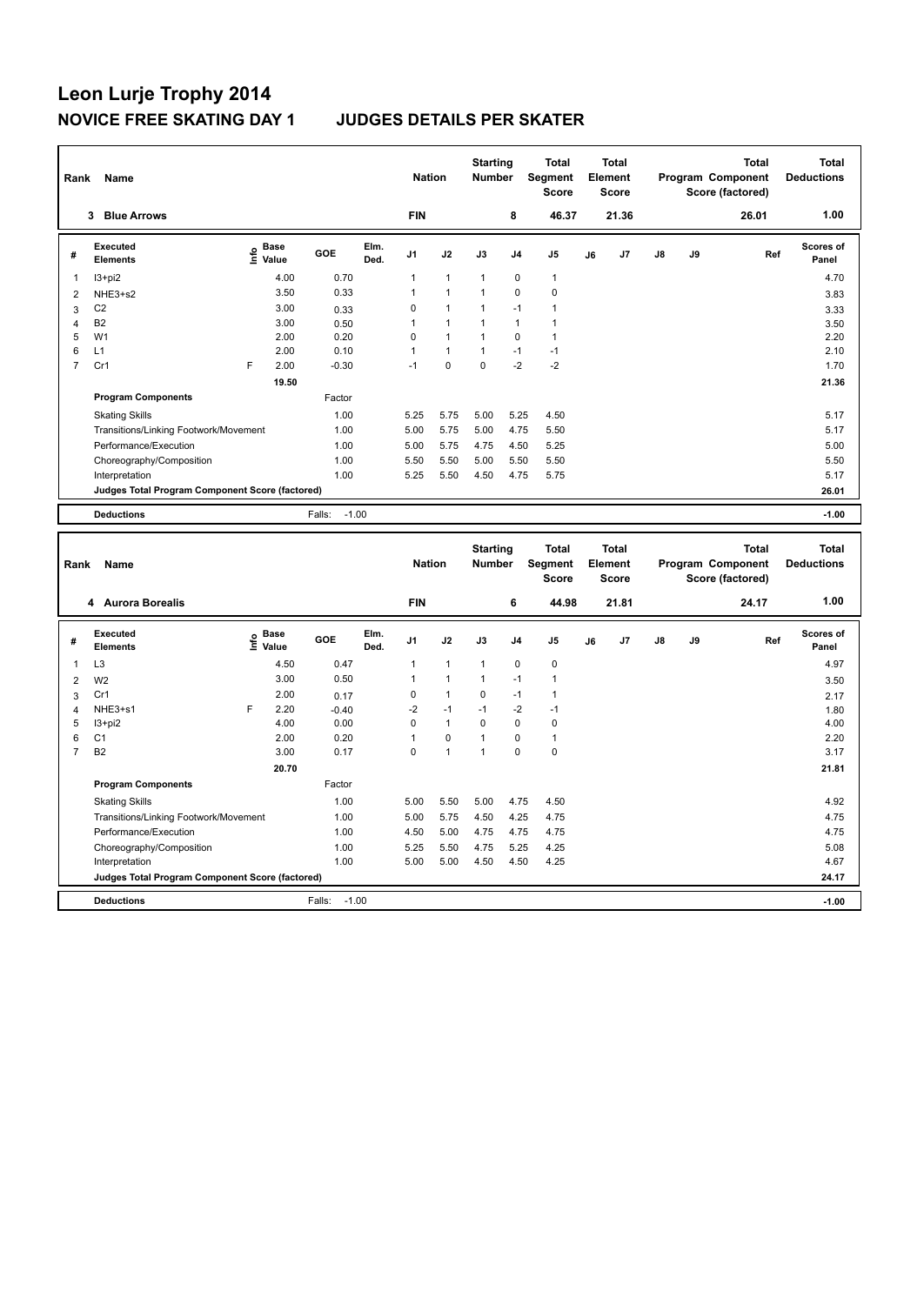# **Leon Lurje Trophy 2014**

## **JUDGES DETAILS PER SKATER**

| Rank           | <b>Name</b>                                     |                                    |         |              | <b>Nation</b>  |                | <b>Starting</b><br><b>Number</b> |                | <b>Total</b><br>Segment<br><b>Score</b> |    | <b>Total</b><br>Element<br><b>Score</b> |               |    | <b>Total</b><br>Program Component<br>Score (factored) | <b>Total</b><br><b>Deductions</b> |
|----------------|-------------------------------------------------|------------------------------------|---------|--------------|----------------|----------------|----------------------------------|----------------|-----------------------------------------|----|-----------------------------------------|---------------|----|-------------------------------------------------------|-----------------------------------|
|                | <b>Team Karisma</b><br>5.                       |                                    |         |              | <b>SWE</b>     |                |                                  | 5              | 43.63                                   |    | 19.46                                   |               |    | 24.17                                                 | 0.00                              |
| #              | <b>Executed</b><br><b>Elements</b>              | <b>Base</b><br>$\frac{6}{5}$ Value | GOE     | Elm.<br>Ded. | J <sub>1</sub> | J2             | J3                               | J <sub>4</sub> | J <sub>5</sub>                          | J6 | J7                                      | $\mathsf{J}8$ | J9 | Ref                                                   | <b>Scores of</b><br>Panel         |
| 1              | Cr1                                             | 2.00                               | 0.33    |              | 0              | $\overline{2}$ | $\mathbf{1}$                     | $-3$           | $\mathbf{1}$                            |    |                                         |               |    |                                                       | 2.33                              |
| $\overline{2}$ | C <sub>2</sub>                                  | 3.00                               | 0.33    |              | 1              | $\mathbf{1}$   | 0                                | $\mathbf 0$    | $\mathbf{1}$                            |    |                                         |               |    |                                                       | 3.33                              |
| 3              | L <sub>3</sub>                                  | 4.50                               | 0.00    |              | 0              | 0              | 0                                | 0              | $\mathbf{1}$                            |    |                                         |               |    |                                                       | 4.50                              |
| 4              | NHE2+s1                                         | 2.00                               | $-0.10$ |              | $-1$           | 0              | 0                                | $-2$           | 0                                       |    |                                         |               |    |                                                       | 1.90                              |
| 5              | $12+pi3$                                        | 4.00                               | $-0.70$ |              | $-2$           | $\mathbf 0$    | $-1$                             | $-2$           | $\pmb{0}$                               |    |                                         |               |    |                                                       | 3.30                              |
| 6              | W <sub>1</sub>                                  | 2.00                               | 0.10    |              | $-1$           | $\mathbf{1}$   | $\overline{1}$                   | $-1$           | $\mathbf{1}$                            |    |                                         |               |    |                                                       | 2.10                              |
| $\overline{7}$ | <b>B1</b>                                       | 2.00                               | 0.00    |              | 0              | $\mathbf 0$    | $\mathbf 0$                      | $-1$           | $\mathbf 0$                             |    |                                         |               |    |                                                       | 2.00                              |
|                |                                                 | 19.50                              |         |              |                |                |                                  |                |                                         |    |                                         |               |    |                                                       | 19.46                             |
|                | <b>Program Components</b>                       |                                    | Factor  |              |                |                |                                  |                |                                         |    |                                         |               |    |                                                       |                                   |
|                | <b>Skating Skills</b>                           |                                    | 1.00    |              | 4.75           | 5.00           | 4.25                             | 4.00           | 4.75                                    |    |                                         |               |    |                                                       | 4.58                              |
|                | Transitions/Linking Footwork/Movement           |                                    | 1.00    |              | 4.75           | 5.50           | 4.25                             | 3.75           | 5.00                                    |    |                                         |               |    |                                                       | 4.67                              |
|                | Performance/Execution                           |                                    | 1.00    |              | 4.25           | 5.25           | 4.50                             | 3.50           | 5.50                                    |    |                                         |               |    |                                                       | 4.67                              |
|                | Choreography/Composition                        |                                    | 1.00    |              | 5.00           | 5.75           | 5.00                             | 4.00           | 6.25                                    |    |                                         |               |    |                                                       | 5.25                              |
|                | Interpretation                                  |                                    | 1.00    |              | 5.00           | 5.50           | 4.50                             | 3.25           | 5.50                                    |    |                                         |               |    |                                                       | 5.00                              |
|                | Judges Total Program Component Score (factored) |                                    |         |              |                |                |                                  |                |                                         |    |                                         |               |    |                                                       | 24.17                             |
|                | <b>Deductions</b>                               |                                    |         |              |                |                |                                  |                |                                         |    |                                         |               |    |                                                       | 0.00                              |

| Rank           | Name                                            |                              |         |              | <b>Nation</b>  |                | <b>Starting</b><br><b>Number</b> |                | <b>Total</b><br>Segment<br><b>Score</b> |    | <b>Total</b><br>Element<br><b>Score</b> |               |    | <b>Total</b><br>Program Component<br>Score (factored) | <b>Total</b><br><b>Deductions</b> |
|----------------|-------------------------------------------------|------------------------------|---------|--------------|----------------|----------------|----------------------------------|----------------|-----------------------------------------|----|-----------------------------------------|---------------|----|-------------------------------------------------------|-----------------------------------|
|                | <b>Team Harmony</b><br>6                        |                              |         |              | <b>SWE</b>     |                |                                  | $\overline{7}$ | 41.11                                   |    | 19.53                                   |               |    | 21.58                                                 | 0.00                              |
| #              | Executed<br><b>Elements</b>                     | <b>Base</b><br>١πfo<br>Value | GOE     | Elm.<br>Ded. | J <sub>1</sub> | J2             | J3                               | J <sub>4</sub> | J <sub>5</sub>                          | J6 | J <sub>7</sub>                          | $\mathsf{J}8$ | J9 | Ref                                                   | <b>Scores of</b><br>Panel         |
| 1              | L2                                              | 3.00                         | 0.50    |              | $\mathbf{1}$   | $\overline{1}$ | $\mathbf{1}$                     | 0              | $\mathbf{1}$                            |    |                                         |               |    |                                                       | 3.50                              |
| 2              | $13 + pi2$                                      | 4.00                         | 0.00    |              | $\Omega$       | $\overline{1}$ | $\mathbf 0$                      | $-1$           | $\mathbf 0$                             |    |                                         |               |    |                                                       | 4.00                              |
| 3              | NHE3+s1                                         | 2.20                         | $-0.40$ |              | $-2$           | $-1$           | $-1$                             | $-2$           | $-1$                                    |    |                                         |               |    |                                                       | 1.80                              |
| 4              | B <sub>2</sub>                                  | 3.00                         | 0.00    |              | 0              | $\mathbf 0$    | 0                                | $-1$           | 0                                       |    |                                         |               |    |                                                       | 3.00                              |
| 5              | W <sub>2</sub>                                  | 3.00                         | 0.33    |              |                | $\mathbf 0$    | $\overline{1}$                   | 0              | 1                                       |    |                                         |               |    |                                                       | 3.33                              |
| 6              | C <sub>1</sub>                                  | 2.00                         | 0.00    |              | 0              | $\mathbf 0$    | $\mathbf 0$                      | $-1$           | 1                                       |    |                                         |               |    |                                                       | 2.00                              |
| $\overline{7}$ | Cr1                                             | 2.00                         | $-0.10$ |              | 0              | $\mathbf 0$    | $-1$                             | $-3$           | $\mathbf 0$                             |    |                                         |               |    |                                                       | 1.90                              |
|                |                                                 | 19.20                        |         |              |                |                |                                  |                |                                         |    |                                         |               |    |                                                       | 19.53                             |
|                | <b>Program Components</b>                       |                              | Factor  |              |                |                |                                  |                |                                         |    |                                         |               |    |                                                       |                                   |
|                | <b>Skating Skills</b>                           |                              | 1.00    |              | 4.50           | 4.50           | 3.75                             | 3.50           | 4.50                                    |    |                                         |               |    |                                                       | 4.25                              |
|                | Transitions/Linking Footwork/Movement           |                              | 1.00    |              | 4.25           | 4.00           | 4.00                             | 3.00           | 4.00                                    |    |                                         |               |    |                                                       | 4.00                              |
|                | Performance/Execution                           |                              | 1.00    |              | 4.50           | 4.75           | 4.25                             | 3.50           | 5.00                                    |    |                                         |               |    |                                                       | 4.50                              |
|                | Choreography/Composition                        |                              | 1.00    |              | 5.00           | 4.75           | 4.50                             | 4.25           | 4.50                                    |    |                                         |               |    |                                                       | 4.58                              |
|                | Interpretation                                  |                              | 1.00    |              | 4.75           | 4.50           | 4.00                             | 3.25           | 4.25                                    |    |                                         |               |    |                                                       | 4.25                              |
|                | Judges Total Program Component Score (factored) |                              |         |              |                |                |                                  |                |                                         |    |                                         |               |    |                                                       | 21.58                             |
|                | <b>Deductions</b>                               |                              |         |              |                |                |                                  |                |                                         |    |                                         |               |    |                                                       | 0.00                              |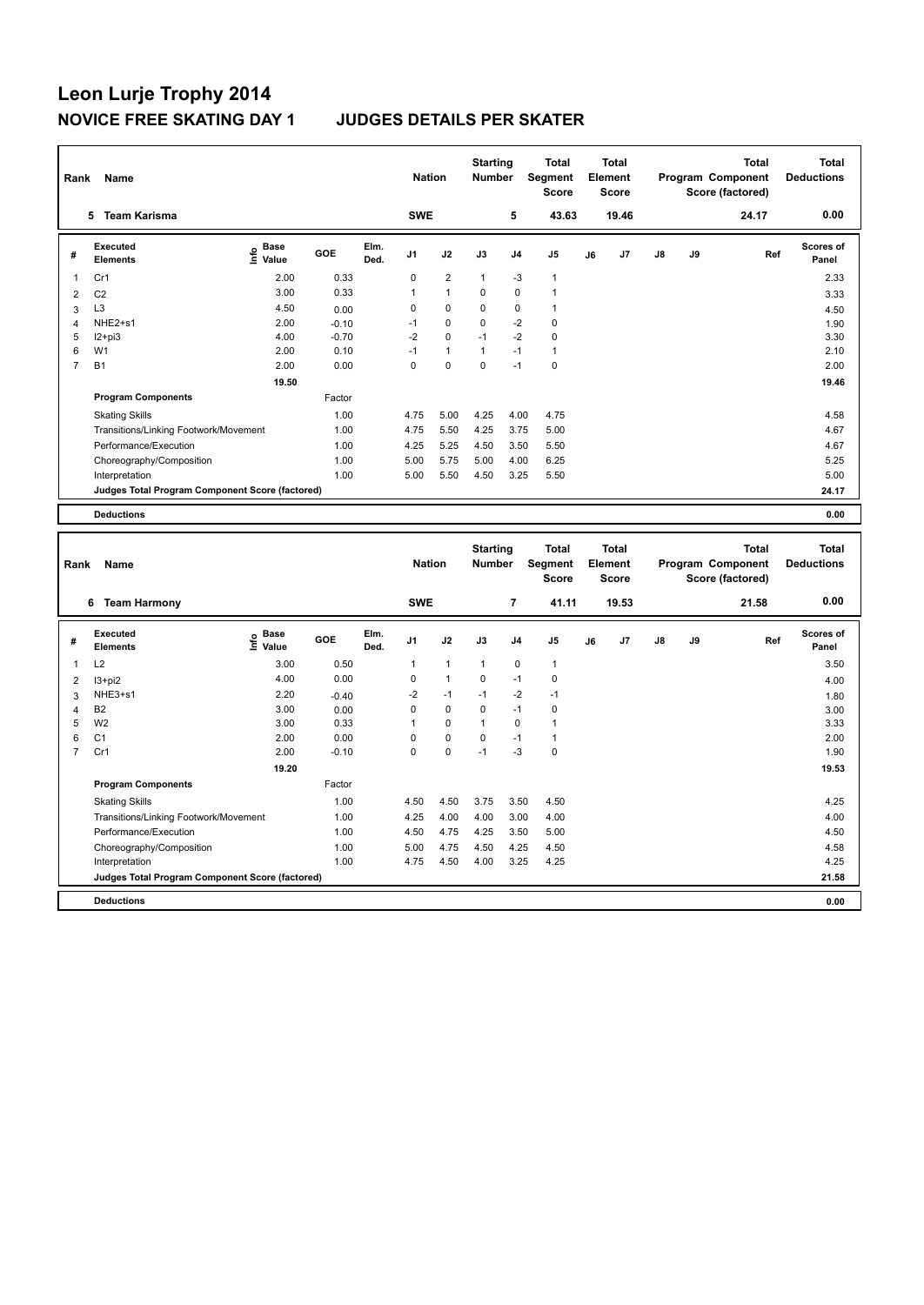## **Leon Lurje Trophy 2014 NOVICE FREE SKATING DAY 1 JUDGES DETAILS PER SKATER**

| Rank           | Name                                            |                                  |         |              | <b>Nation</b>  |              | <b>Starting</b><br><b>Number</b> |                | <b>Total</b><br>Segment<br><b>Score</b> |    | <b>Total</b><br>Element<br><b>Score</b> |    |    | <b>Total</b><br>Program Component<br>Score (factored) | <b>Total</b><br><b>Deductions</b> |
|----------------|-------------------------------------------------|----------------------------------|---------|--------------|----------------|--------------|----------------------------------|----------------|-----------------------------------------|----|-----------------------------------------|----|----|-------------------------------------------------------|-----------------------------------|
|                | <b>Team Limelight</b><br>7                      |                                  |         |              | <b>SWE</b>     |              |                                  | 1              | 40.63                                   |    | 19.37                                   |    |    | 21.26                                                 | 0.00                              |
| #              | Executed<br><b>Elements</b>                     | <b>Base</b><br>e Base<br>⊆ Value | GOE     | Elm.<br>Ded. | J <sub>1</sub> | J2           | J3                               | J <sub>4</sub> | J <sub>5</sub>                          | J6 | J <sub>7</sub>                          | J8 | J9 | Ref                                                   | <b>Scores of</b><br>Panel         |
| 1              | Cr1                                             | 2.00                             | 0.17    |              | 0              | $\mathbf{1}$ | $\mathbf 0$                      | $-1$           | $\mathbf{1}$                            |    |                                         |    |    |                                                       | 2.17                              |
| $\overline{2}$ | L <sub>3</sub>                                  | 4.50                             | 0.00    |              | 0              | $\mathbf 0$  | $\mathbf 0$                      | $\mathbf 0$    | $\mathbf 0$                             |    |                                         |    |    |                                                       | 4.50                              |
| 3              | B <sub>2</sub>                                  | 3.00                             | $-0.17$ |              | 1              | $-1$         | $\mathbf 0$                      | $-2$           | $\pmb{0}$                               |    |                                         |    |    |                                                       | 2.83                              |
| $\overline{4}$ | W <sub>1</sub>                                  | 2.00                             | 0.30    |              |                | $\mathbf{1}$ | $\mathbf{1}$                     | 0              | $\mathbf{1}$                            |    |                                         |    |    |                                                       | 2.30                              |
| 5              | $13 + pi2$                                      | 4.00                             | $-0.23$ |              | 0              | $-1$         | 0                                | $-2$           | 0                                       |    |                                         |    |    |                                                       | 3.77                              |
| 6              | NHE3+s1                                         | 2.20                             | $-0.30$ |              | $-1$           | $-1$         | $-1$                             | $-2$           | $\pmb{0}$                               |    |                                         |    |    |                                                       | 1.90                              |
| 7              | C <sub>1</sub>                                  | 2.00                             | $-0.10$ |              | $-1$           | $\mathbf 0$  | $\mathbf 0$                      | $-1$           | $\overline{1}$                          |    |                                         |    |    |                                                       | 1.90                              |
|                |                                                 | 19.70                            |         |              |                |              |                                  |                |                                         |    |                                         |    |    |                                                       | 19.37                             |
|                | <b>Program Components</b>                       |                                  | Factor  |              |                |              |                                  |                |                                         |    |                                         |    |    |                                                       |                                   |
|                | <b>Skating Skills</b>                           |                                  | 1.00    |              | 4.50           | 4.25         | 3.75                             | 3.75           | 4.50                                    |    |                                         |    |    |                                                       | 4.17                              |
|                | Transitions/Linking Footwork/Movement           |                                  | 1.00    |              | 4.00           | 4.50         | 4.00                             | 3.50           | 5.00                                    |    |                                         |    |    |                                                       | 4.17                              |
|                | Performance/Execution                           |                                  | 1.00    |              | 4.25           | 4.25         | 4.00                             | 3.25           | 5.50                                    |    |                                         |    |    |                                                       | 4.17                              |
|                | Choreography/Composition                        |                                  | 1.00    |              | 4.75           | 4.50         | 4.25                             | 4.50           | 5.50                                    |    |                                         |    |    |                                                       | 4.58                              |
|                | Interpretation                                  |                                  | 1.00    |              | 4.00           | 4.00         | 4.50                             | 3.50           | 4.50                                    |    |                                         |    |    |                                                       | 4.17                              |
|                | Judges Total Program Component Score (factored) |                                  |         |              |                |              |                                  |                |                                         |    |                                         |    |    |                                                       | 21.26                             |
|                | <b>Deductions</b>                               |                                  |         |              |                |              |                                  |                |                                         |    |                                         |    |    |                                                       | 0.00                              |

| Rank | <b>Name</b>                                     |     |                         |         |              | <b>Nation</b>  |                | <b>Starting</b><br><b>Number</b> |                | Total<br>Segment<br><b>Score</b> |    | <b>Total</b><br>Element<br><b>Score</b> |               |    | <b>Total</b><br>Program Component<br>Score (factored) | Total<br><b>Deductions</b> |
|------|-------------------------------------------------|-----|-------------------------|---------|--------------|----------------|----------------|----------------------------------|----------------|----------------------------------|----|-----------------------------------------|---------------|----|-------------------------------------------------------|----------------------------|
|      | <b>Diamond Edges</b><br>8                       |     |                         |         |              | <b>FIN</b>     |                |                                  | $\mathbf{2}$   | 40.59                            |    | 20.33                                   |               |    | 22.26                                                 | 2.00                       |
| #    | Executed<br><b>Elements</b>                     | ١m٥ | <b>Base</b><br>Value    | GOE     | Elm.<br>Ded. | J <sub>1</sub> | J2             | J3                               | J <sub>4</sub> | J <sub>5</sub>                   | J6 | J <sub>7</sub>                          | $\mathsf{J}8$ | J9 | Ref                                                   | <b>Scores of</b><br>Panel  |
| -1   | NHE3+s1                                         |     | 2.20                    | 0.30    |              | 1              | $\mathbf{1}$   | $\mathbf{1}$                     | $-1$           | $\mathbf{1}$                     |    |                                         |               |    |                                                       | 2.50                       |
| 2    | $13 + pi3$                                      |     | 4.80                    | 0.00    |              | 1              | $\mathbf 0$    | 0                                | $-1$           | 0                                |    |                                         |               |    |                                                       | 4.80                       |
| 3    | L2                                              |     | 3.00                    | 0.33    |              |                | $\overline{2}$ |                                  | $\mathbf 0$    | 0                                |    |                                         |               |    |                                                       | 3.33                       |
| 4    | Cr1                                             |     | 2.00                    | 0.00    |              | 0              | $\mathbf 0$    | 0                                | $-2$           | 0                                |    |                                         |               |    |                                                       | 2.00                       |
| 5    | C <sub>1</sub>                                  |     | 2.00                    | 0.20    |              |                | $\mathbf{1}$   |                                  | $-2$           | 0                                |    |                                         |               |    |                                                       | 2.20                       |
| 6    | B <sub>2</sub>                                  | F   | 3.00                    | $-1.00$ |              | $-2$           | $-1$           | $-2$                             | $-3$           | $-2$                             |    |                                         |               |    |                                                       | 2.00                       |
| 7    | W <sub>2</sub>                                  |     | 3.00                    | 0.50    |              | 1              | $\overline{1}$ |                                  | $\Omega$       | $\mathbf{1}$                     |    |                                         |               |    |                                                       | 3.50                       |
|      |                                                 |     | 20.00                   |         |              |                |                |                                  |                |                                  |    |                                         |               |    |                                                       | 20.33                      |
|      | <b>Program Components</b>                       |     |                         | Factor  |              |                |                |                                  |                |                                  |    |                                         |               |    |                                                       |                            |
|      | <b>Skating Skills</b>                           |     |                         | 1.00    |              | 4.00           | 4.25           | 4.75                             | 4.00           | 4.50                             |    |                                         |               |    |                                                       | 4.25                       |
|      | Transitions/Linking Footwork/Movement           |     |                         | 1.00    |              | 4.00           | 4.75           | 4.50                             | 3.50           | 4.75                             |    |                                         |               |    |                                                       | 4.42                       |
|      | Performance/Execution                           |     |                         | 1.00    |              | 4.00           | 4.75           | 4.50                             | 4.00           | 5.00                             |    |                                         |               |    |                                                       | 4.42                       |
|      | Choreography/Composition                        |     |                         | 1.00    |              | 4.75           | 4.75           | 4.00                             | 4.75           | 4.50                             |    |                                         |               |    |                                                       | 4.67                       |
|      | Interpretation                                  |     |                         | 1.00    |              | 4.50           | 4.50           | 4.50                             | 4.25           | 4.75                             |    |                                         |               |    |                                                       | 4.50                       |
|      | Judges Total Program Component Score (factored) |     |                         |         |              |                |                |                                  |                |                                  |    |                                         |               |    |                                                       | 22.26                      |
|      | <b>Deductions</b>                               |     | Interruption in excess: | $-1.00$ |              |                |                |                                  |                | $-1.00$<br>Falls:                |    |                                         |               |    |                                                       | $-2.00$                    |